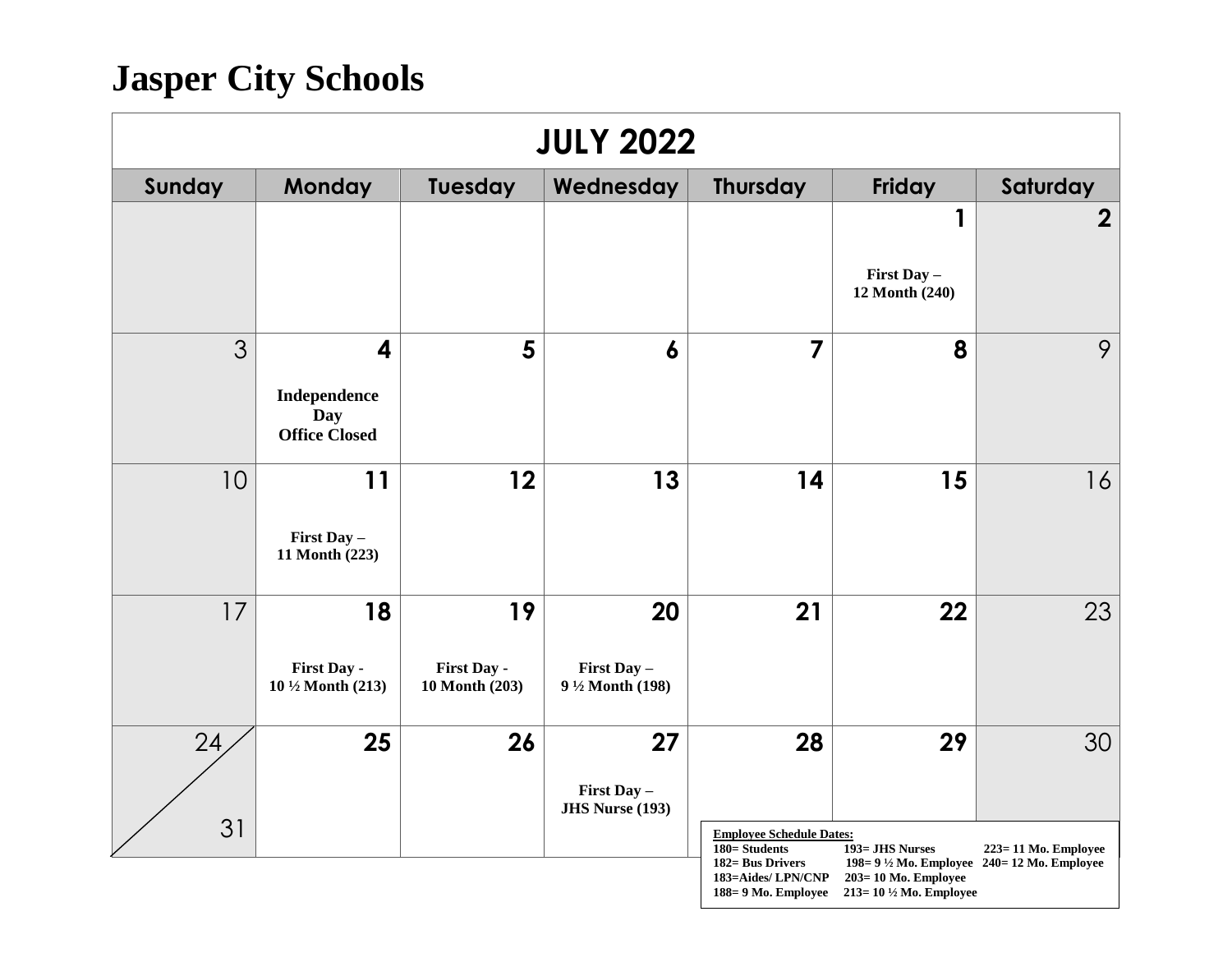| <b>AUGUST 2022</b> |                                         |                               |                                       |                  |                                           |                |  |  |
|--------------------|-----------------------------------------|-------------------------------|---------------------------------------|------------------|-------------------------------------------|----------------|--|--|
| Sunday             | <b>Monday</b>                           | Tuesday                       | Wednesday                             | Thursday         | Friday                                    | Saturday       |  |  |
|                    | 1                                       | $\boldsymbol{2}$              | $\overline{3}$                        | 4                | 5                                         | $\overline{6}$ |  |  |
|                    |                                         |                               |                                       | IN- SERVICE DAYS |                                           |                |  |  |
|                    |                                         |                               | <b>First Day-</b><br>9 Month (188)    |                  | First Day $-$<br>Aides/ CNP/ LPN<br>(183) |                |  |  |
| $\overline{7}$     | 8<br>IN-SERVICE                         | 9                             | 10                                    | 11               | 12                                        | 13             |  |  |
|                    | <b>INSTITUTE</b>                        | First Day -<br>Students (180) |                                       |                  |                                           |                |  |  |
|                    | First Day -<br><b>Bus Drivers (182)</b> |                               |                                       |                  |                                           |                |  |  |
|                    |                                         | 1                             | $\overline{2}$                        | $\mathfrak{Z}$   | $\overline{4}$                            |                |  |  |
| 14                 | 15                                      | 16                            | 17                                    | 18               | 19                                        | 20             |  |  |
|                    |                                         |                               |                                       |                  |                                           |                |  |  |
|                    | $\sqrt{5}$                              | $\boldsymbol{6}$              | $\overline{7}$                        | $\,8\,$          | 9                                         |                |  |  |
| 21                 | 22                                      | 23                            | 24                                    | 25               | 26                                        | 27             |  |  |
|                    |                                         |                               |                                       |                  |                                           |                |  |  |
|                    |                                         |                               |                                       |                  |                                           |                |  |  |
|                    | 10                                      | 11                            | 12                                    | 13               | 14                                        |                |  |  |
| 28                 | 29                                      | 30                            | 31<br><b>E-LEARNING</b><br><b>DAY</b> |                  |                                           |                |  |  |
|                    |                                         |                               |                                       |                  |                                           |                |  |  |
|                    | 15                                      | $16$                          | $17\,$                                |                  |                                           |                |  |  |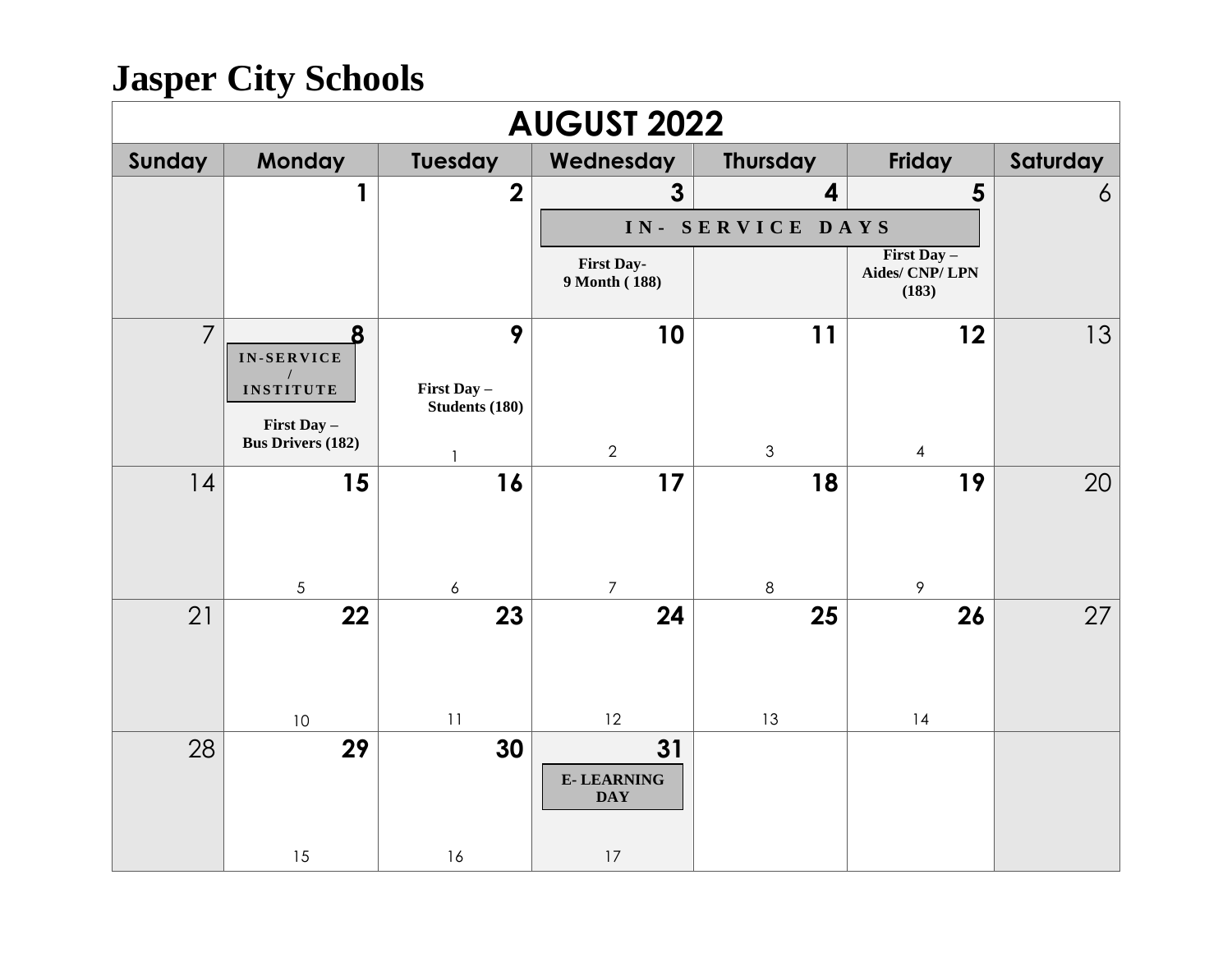| <b>SEPTEMBER 2022</b> |                                                   |                        |                                             |                 |                                                                    |          |  |  |
|-----------------------|---------------------------------------------------|------------------------|---------------------------------------------|-----------------|--------------------------------------------------------------------|----------|--|--|
| Sunday                | <b>Monday</b>                                     | Tuesday                | Wednesday                                   | <b>Thursday</b> | Friday                                                             | Saturday |  |  |
|                       |                                                   |                        |                                             | 1<br>18         | $\overline{\mathbf{2}}$<br>19                                      | 3        |  |  |
| $\overline{4}$        | 5<br><b>LABOR DAY</b><br>$- N O$<br><b>SCHOOL</b> | $\boldsymbol{6}$<br>20 | $\overline{7}$<br>21                        | 8<br>22         | 9<br>23                                                            | 10       |  |  |
| 11                    | 12<br>24                                          | 13<br>25               | 14<br>26                                    | 15<br>$27\,$    | 16<br>28                                                           | 17       |  |  |
| 18                    | 19<br>29                                          | 20<br>30               | 21<br><b>E-LEARNING</b><br><b>DAY</b><br>31 | 22<br>32        | 23<br>33                                                           | 24       |  |  |
| 25                    | 26<br>34                                          | 27<br>35               | 28<br>36                                    | 29<br>37        | 30<br><b>HOMECOMING</b><br>/ HALF DAY<br><b>FOR STUDENTS</b><br>38 |          |  |  |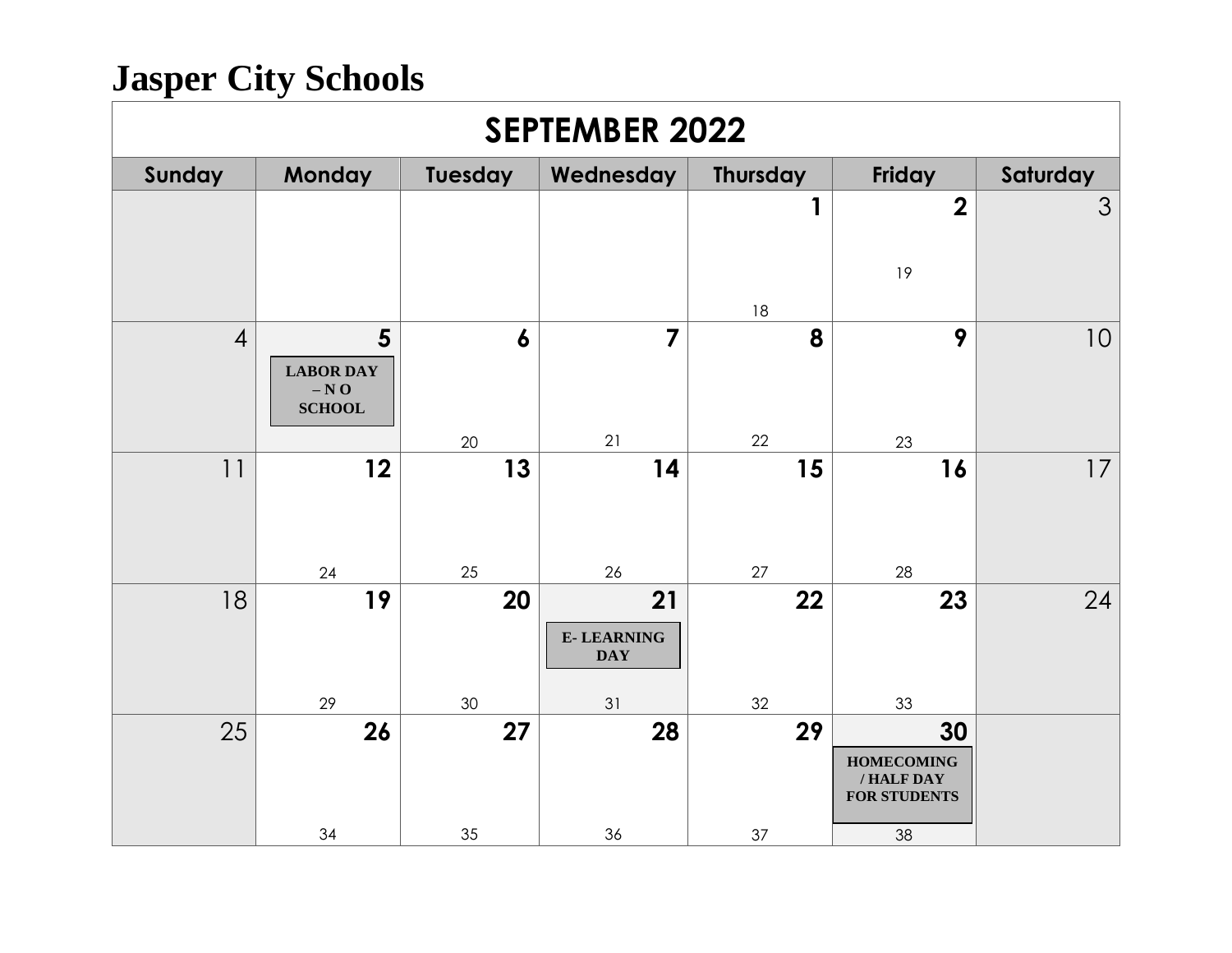| <b>OCTOBER 2022</b> |                                                                                            |                               |                                             |                        |                                                         |          |  |  |
|---------------------|--------------------------------------------------------------------------------------------|-------------------------------|---------------------------------------------|------------------------|---------------------------------------------------------|----------|--|--|
| Sunday              | <b>Monday</b>                                                                              | Tuesday                       | Wednesday                                   | <b>Thursday</b>        | Friday                                                  | Saturday |  |  |
|                     |                                                                                            |                               |                                             |                        |                                                         |          |  |  |
| $\overline{2}$      | $\mathbf{3}$<br>39                                                                         | $\overline{\mathbf{4}}$<br>40 | 5<br>41                                     | $\boldsymbol{6}$<br>42 | $\overline{\mathbf{z}}$<br>End of 1st<br>-9 weeks<br>43 | 8        |  |  |
| 9                   | 10<br><b>COLUMBUS</b><br>$DAY - NO$<br><b>SCHOOL</b><br>12 Mo. Employee<br><b>Work Day</b> | 11<br>44                      | 12<br>45                                    | 13<br>46               | 14<br>47                                                | 15       |  |  |
| 16                  | 17<br>48                                                                                   | 18<br>49                      | 19<br>50                                    | 20<br>51               | 21<br>52                                                | 22       |  |  |
| 23<br>30            | 24<br>53<br>31<br>58                                                                       | 25<br>54                      | 26<br><b>E-LEARNING</b><br><b>DAY</b><br>55 | 27<br>56               | 28<br>57                                                | 29       |  |  |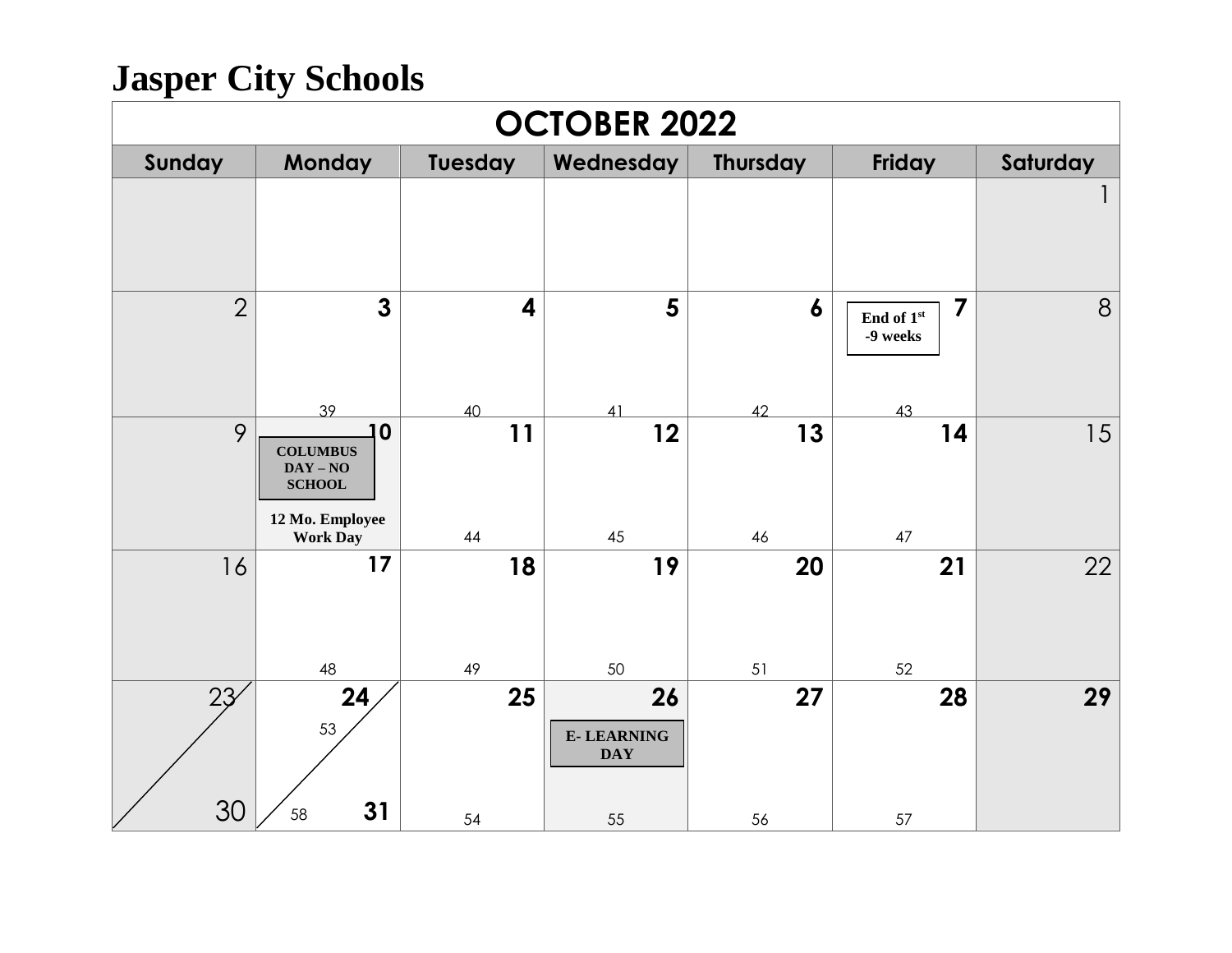| <b>NOVEMBER 2022</b> |                                       |                                       |                |                      |                                                      |          |  |  |
|----------------------|---------------------------------------|---------------------------------------|----------------|----------------------|------------------------------------------------------|----------|--|--|
| Sunday               | <b>Monday</b>                         | Tuesday                               | Wednesday      | Thursday             | Friday                                               | Saturday |  |  |
|                      |                                       | 1                                     | $\overline{2}$ | $\mathbf{3}$         | 4                                                    | 5        |  |  |
|                      |                                       | 59                                    | 60             | 61                   | 62                                                   |          |  |  |
| 6                    | $\overline{7}$                        | 8                                     | 9              | 10                   | 11<br><b>VETERANS</b><br>$DAY - NO$<br><b>SCHOOL</b> | 12       |  |  |
|                      | 63                                    | 64                                    | 65             | 66                   |                                                      |          |  |  |
| 13                   | 14<br>67                              | 15<br>68                              | 16<br>69       | 17<br>70             | 18<br>71                                             | 19       |  |  |
| 20                   | 21                                    | 22                                    | 23             | 24                   | 25                                                   | 26       |  |  |
|                      | <b>E-LEARNING</b><br><b>DAY</b><br>72 | <b>E-LEARNING</b><br><b>DAY</b><br>73 |                | *THANKSGIVING BREAK* |                                                      |          |  |  |
| 27                   | 28                                    | 29                                    | 30             |                      |                                                      |          |  |  |
|                      | 74                                    | 75                                    | 76             |                      |                                                      |          |  |  |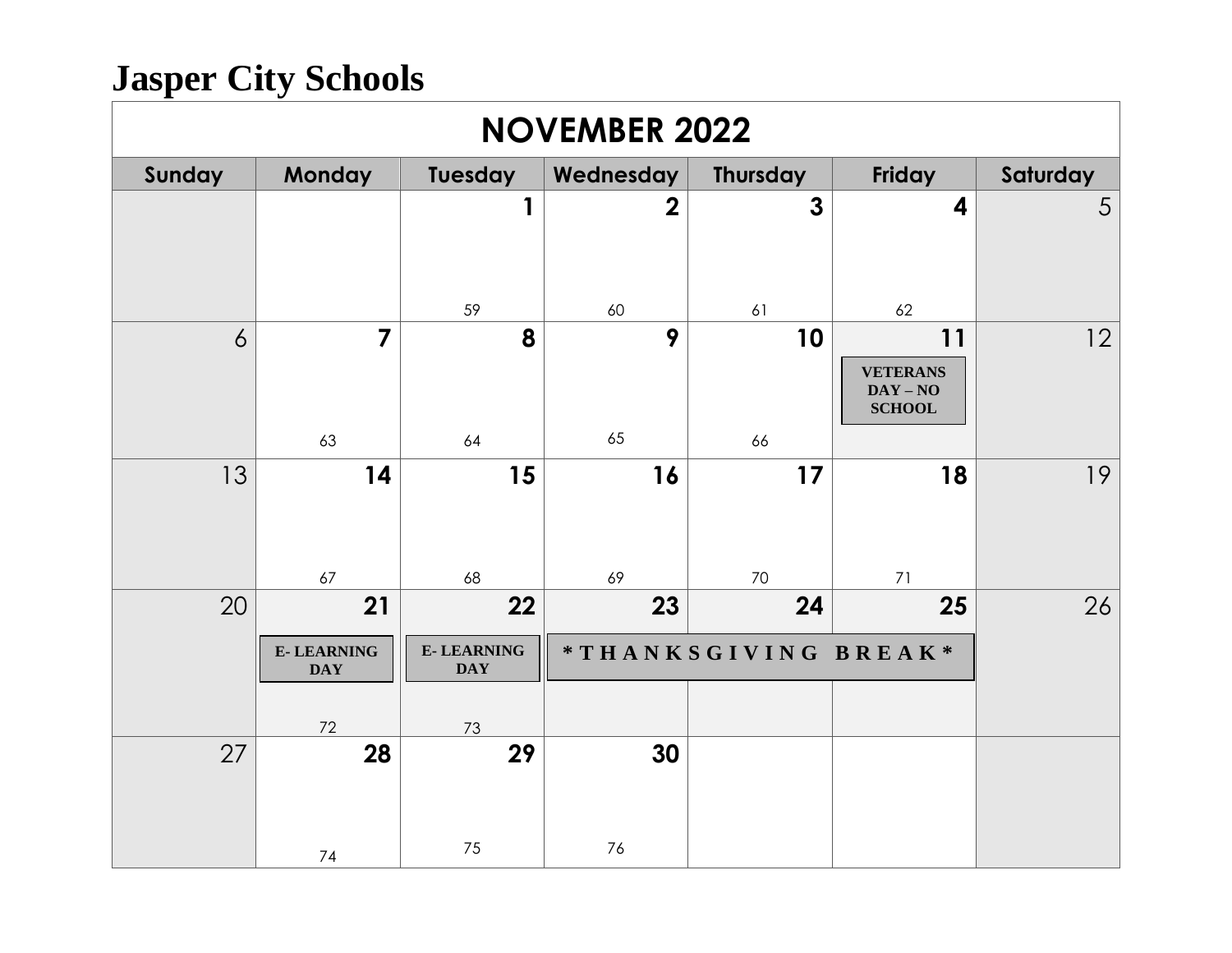| <b>DECEMBER 2022</b>           |                                    |                                    |           |                            |                                                                                                                            |                 |  |
|--------------------------------|------------------------------------|------------------------------------|-----------|----------------------------|----------------------------------------------------------------------------------------------------------------------------|-----------------|--|
| Sunday                         | <b>Monday</b>                      | Tuesday                            | Wednesday | <b>Thursday</b>            | <b>Friday</b>                                                                                                              | Saturday        |  |
|                                |                                    |                                    |           | 77                         | $\overline{2}$<br>78                                                                                                       | 3               |  |
| $\overline{4}$                 | 5<br>79                            | 6<br>80                            | 7<br>81   | 8<br>82                    | 9<br>83                                                                                                                    | 10 <sup>°</sup> |  |
| 11                             | 12<br>84                           | 13<br>85                           | 14<br>86  | 15<br>87                   | 16<br>End of 2 <sup>nd</sup><br>$-9$ weeks<br>End of $1^{\text{st}}$<br>Semester<br>Student Half<br>Day<br>$\overline{88}$ | 17              |  |
| 18                             | 19                                 | 20                                 | 21        | 22                         | 23                                                                                                                         | 24              |  |
| CHRISTMAS BREAK, NO SCHOOL     |                                    |                                    |           |                            |                                                                                                                            |                 |  |
|                                | 12 Mo. Employee<br><b>Work Day</b> | 12 Mo. Employee<br><b>Work Day</b> |           |                            |                                                                                                                            |                 |  |
| 25                             | 26                                 | 27                                 | 28        | 29                         | 30                                                                                                                         | 31              |  |
| <b>CHRISTMAS</b><br><b>DAY</b> |                                    |                                    |           | CHRISTMAS BREAK, NO SCHOOL |                                                                                                                            |                 |  |
|                                |                                    |                                    |           |                            |                                                                                                                            |                 |  |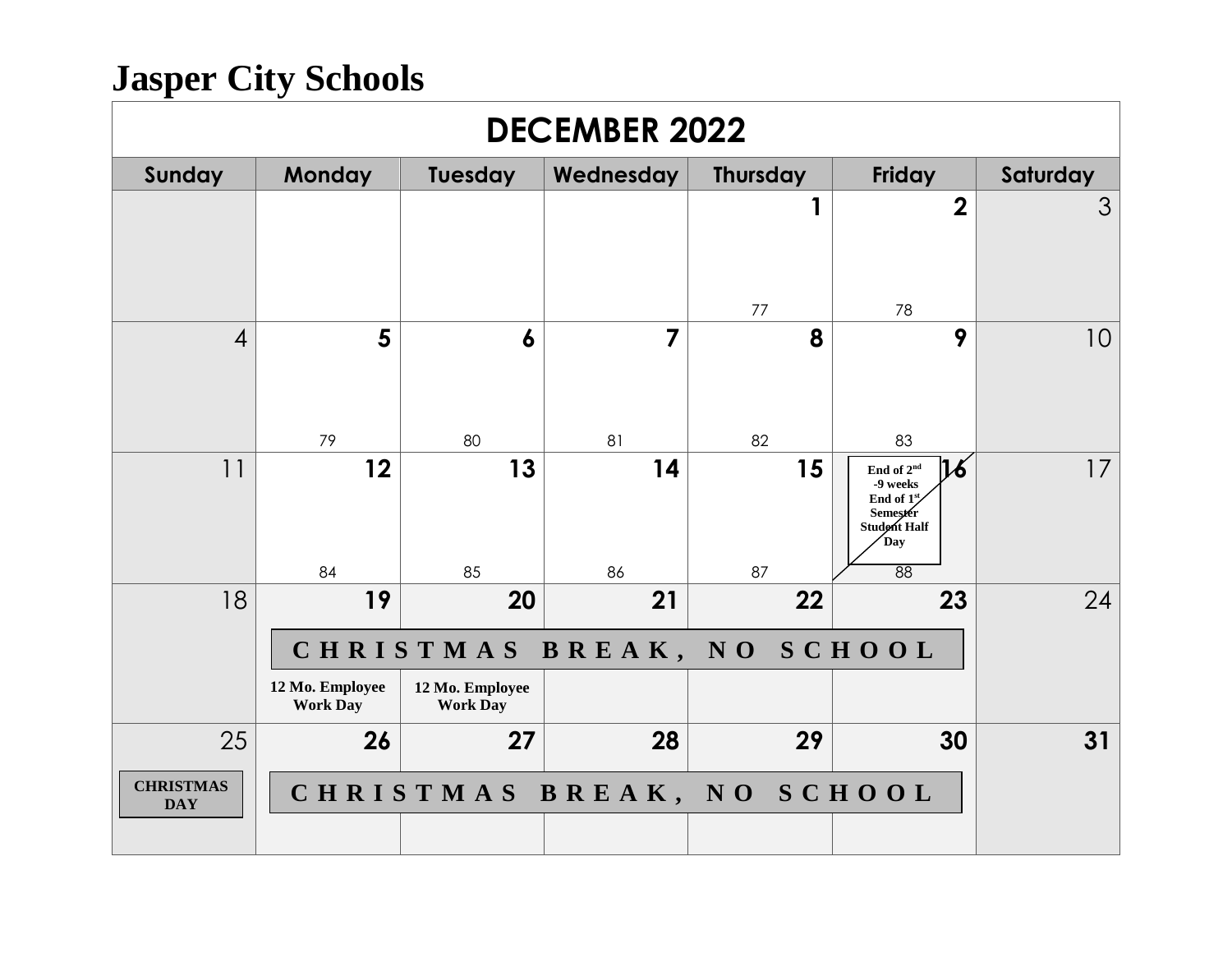| <b>JANUARY 2023</b>            |                                               |                                                                           |                                             |                                            |                  |          |  |  |
|--------------------------------|-----------------------------------------------|---------------------------------------------------------------------------|---------------------------------------------|--------------------------------------------|------------------|----------|--|--|
| Sunday                         | <b>Monday</b>                                 | Tuesday                                                                   | Wednesday                                   | <b>Thursday</b>                            | Friday           | Saturday |  |  |
| 1<br>L                         | $\overline{2}$                                | $\mathbf{3}$                                                              | 4                                           | 5                                          | $\boldsymbol{6}$ | 7        |  |  |
|                                |                                               | IN- SERVICE DAYS                                                          |                                             |                                            |                  |          |  |  |
| <b>NEW YEARS</b><br><b>DAY</b> | <b>Return Date for:</b><br>12 Mo. Employees   | <b>Return Date for:</b><br>9, 9 $\frac{1}{2}$ , 10, 10 $\frac{1}{2}$ , 11 | <b>Return Date for:</b><br>Aides, CNP, LPN, | <b>Return Date for:</b><br><b>Students</b> |                  |          |  |  |
|                                |                                               | Mo. Employee &<br><b>JHS Nurses</b>                                       | & Bus Drivers                               | 89                                         | $90 -$           |          |  |  |
| 8                              | 9                                             | 10                                                                        | 11                                          | 12                                         | 13               | 4        |  |  |
|                                | 91                                            | 92                                                                        | 93                                          | 94                                         | 95               |          |  |  |
| 15                             | 16                                            | 17                                                                        | 18                                          | 19                                         | 20               | 21       |  |  |
|                                | <b>MLK</b><br>$HOLIDAY -$<br><b>NO SCHOOL</b> |                                                                           |                                             |                                            |                  |          |  |  |
|                                |                                               | 96                                                                        | 97                                          | 98                                         | 99               |          |  |  |
| 22                             | 23                                            | 24                                                                        | 25                                          | 26                                         | 27               | 28       |  |  |
|                                |                                               |                                                                           | <b>E-LEARNING</b><br><b>DAY</b>             |                                            |                  |          |  |  |
|                                | 100                                           | 101                                                                       | 102                                         | 103                                        | 104              |          |  |  |
| 29                             | 30                                            | 31                                                                        |                                             |                                            |                  |          |  |  |
|                                | 105                                           | 106                                                                       |                                             |                                            |                  |          |  |  |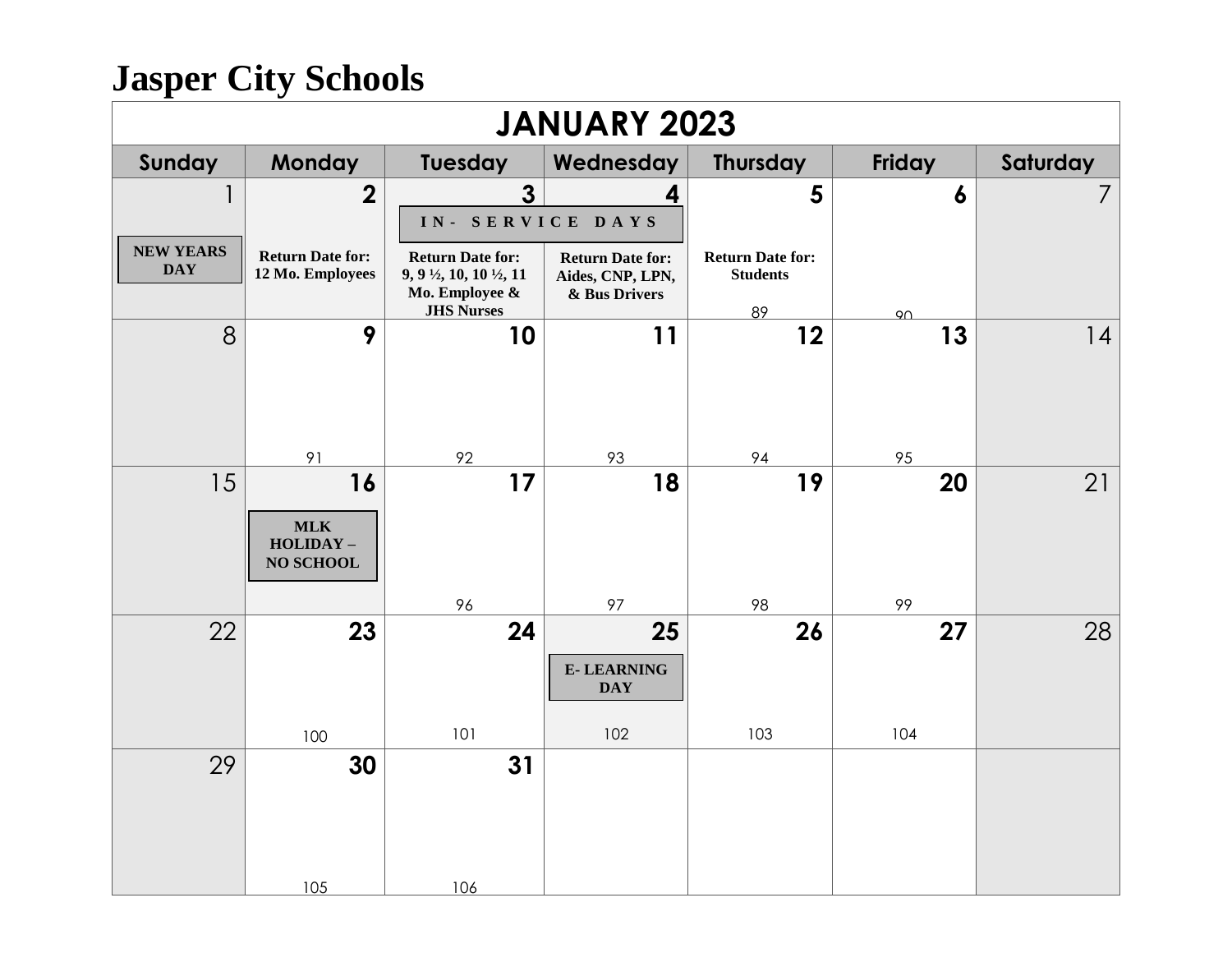| <b>February 2023</b> |                                                                                                                   |                                                                                                                                        |             |                 |              |                |  |
|----------------------|-------------------------------------------------------------------------------------------------------------------|----------------------------------------------------------------------------------------------------------------------------------------|-------------|-----------------|--------------|----------------|--|
| Sunday               | <b>Monday</b>                                                                                                     | Tuesday                                                                                                                                | Wednesday   | <b>Thursday</b> | Friday       | Saturday       |  |
|                      |                                                                                                                   |                                                                                                                                        | 1           | $\overline{2}$  | $\mathbf{3}$ | $\overline{A}$ |  |
|                      |                                                                                                                   |                                                                                                                                        | 107         | 108             | 109          |                |  |
| 5                    | $\boldsymbol{6}$                                                                                                  | $\overline{7}$                                                                                                                         | 8           | 9               | 10           | 11             |  |
|                      | 110                                                                                                               | 111                                                                                                                                    | 112         | 113             | 114          |                |  |
| 12                   | 13<br>115                                                                                                         | 14<br>116                                                                                                                              | 15<br>$117$ | 16<br>118       | 17<br>119    | 18             |  |
| 19                   | 20<br><b>PRESIDENTS</b><br>$\mathbf{DAY}$ / $\mathbf{NO}$<br>${\bf SCHOOL}$<br>12 Mo. Employee<br><b>Work Day</b> | 21<br><b>IN-SERVICE</b><br><b>DAY</b><br>$\overline{9, 9\frac{1}{2}, 10, 10\frac{1}{2}, 11}$<br>12 Mo. Employee &<br><b>JHS Nurses</b> | 22<br>120   | 23<br>121       | 24<br>122    | 25             |  |
| 26                   | 27<br>123                                                                                                         | 28<br>124                                                                                                                              |             |                 |              |                |  |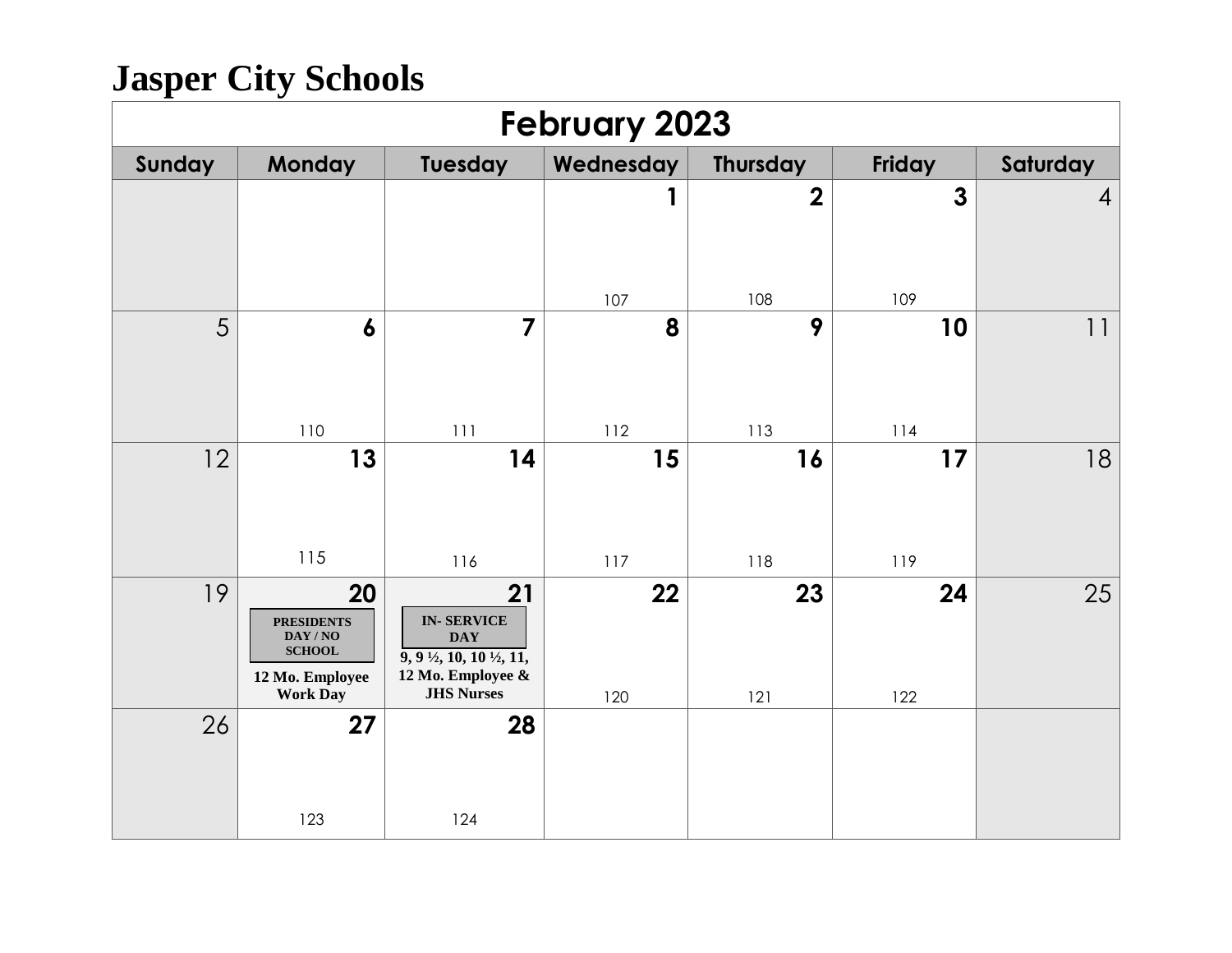| <b>MARCH 2023</b> |                  |                                     |           |                 |               |                |  |  |
|-------------------|------------------|-------------------------------------|-----------|-----------------|---------------|----------------|--|--|
| Sunday            | <b>Monday</b>    | Tuesday                             | Wednesday | <b>Thursday</b> | <b>Friday</b> | Saturday       |  |  |
|                   |                  |                                     | 1         | $\overline{2}$  | $\mathbf{3}$  | $\overline{4}$ |  |  |
|                   |                  |                                     | 125       | 126             | 127           |                |  |  |
| 5                 | $\boldsymbol{6}$ | $\overline{7}$                      | 8         | 9               | 10            | 11             |  |  |
|                   | 128              | 129                                 | 130       | 131             | 132           |                |  |  |
| 12                | 13<br>133        | 14<br>End of 3rd<br>-9 weeks<br>134 | 15<br>135 | 16<br>136       | 17<br>137     | 18             |  |  |
| 19                | 20               | 21                                  | 22        | 23              | 24            | 25             |  |  |
|                   | SPRING BREAK     |                                     |           |                 |               |                |  |  |
| 26                | 27<br>138        | 28<br>139                           | 29<br>140 | 30<br>141       | 31<br>142     |                |  |  |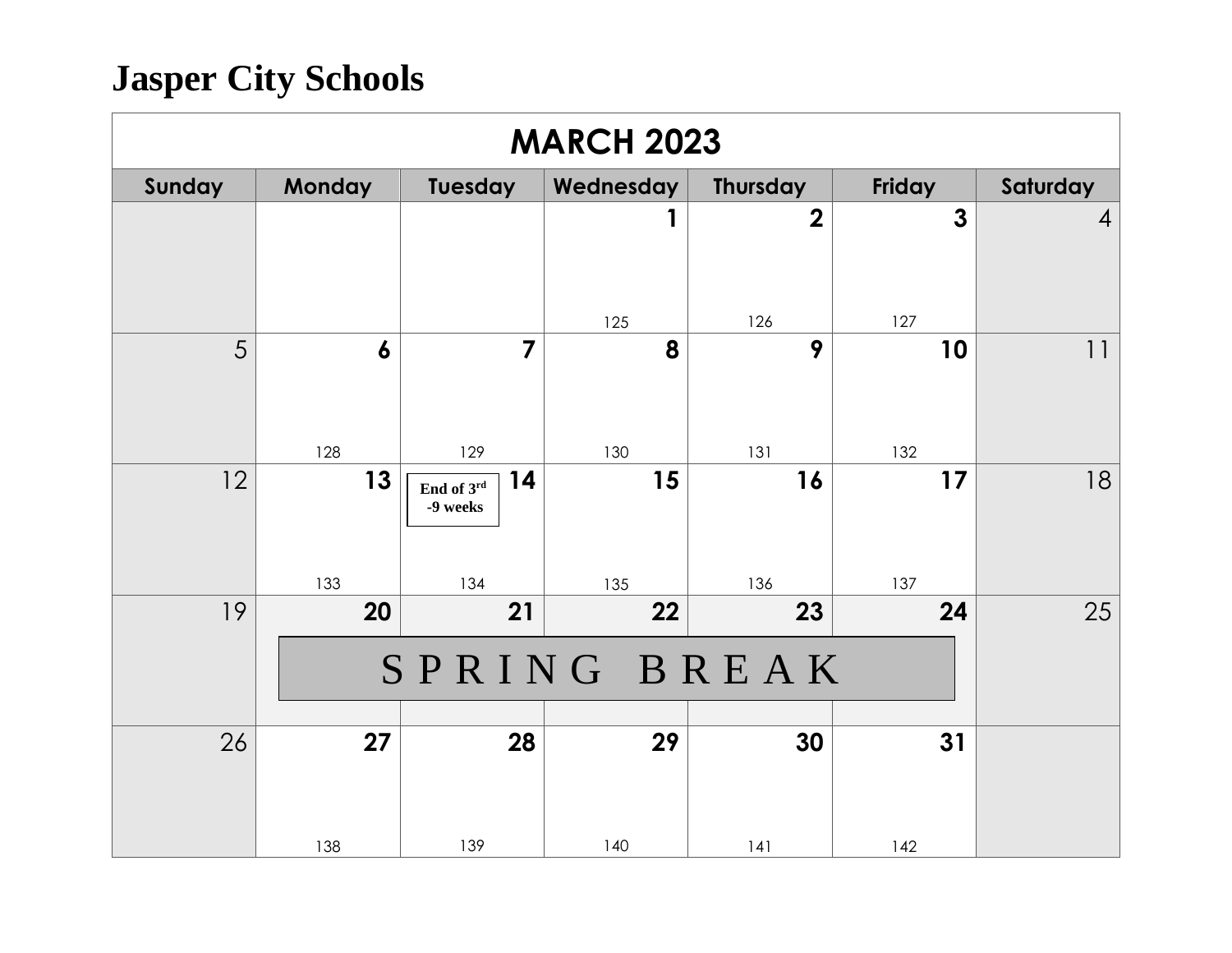| <b>APRIL 2023</b> |                     |                                |                                       |                         |                                                                                                             |          |  |  |
|-------------------|---------------------|--------------------------------|---------------------------------------|-------------------------|-------------------------------------------------------------------------------------------------------------|----------|--|--|
| Sunday            | <b>Monday</b>       | Tuesday                        | Wednesday                             | <b>Thursday</b>         | Friday                                                                                                      | Saturday |  |  |
|                   |                     |                                |                                       |                         |                                                                                                             |          |  |  |
| $\overline{2}$    | $\mathbf{3}$<br>143 | $\overline{\mathbf{4}}$<br>144 | 5<br>145                              | $\boldsymbol{6}$<br>146 | 7<br><b>IN-SERVICE</b><br><b>DAY</b><br>9, 9 1/2, 10, 10 1/2, 11,<br>12 Mo. Employee &<br><b>JHS Nurses</b> | 8        |  |  |
| 9                 | 10                  | 11                             | 12                                    | 13                      | 14                                                                                                          | 15       |  |  |
| Easter            | 147                 | 148                            | 149                                   | 150                     | 151                                                                                                         |          |  |  |
| 16                | 17                  | 18                             | 19                                    | 20                      | 21                                                                                                          | 22       |  |  |
|                   | 152                 | 153                            | 154                                   | 155                     | 156                                                                                                         |          |  |  |
| 23                | 24                  | 25                             | 26<br><b>E-LEARNING</b><br><b>DAY</b> | 27                      | 28                                                                                                          | 29       |  |  |
|                   | 157                 | 158                            | 159                                   | 160                     | 161                                                                                                         |          |  |  |
| 30                |                     |                                |                                       |                         |                                                                                                             |          |  |  |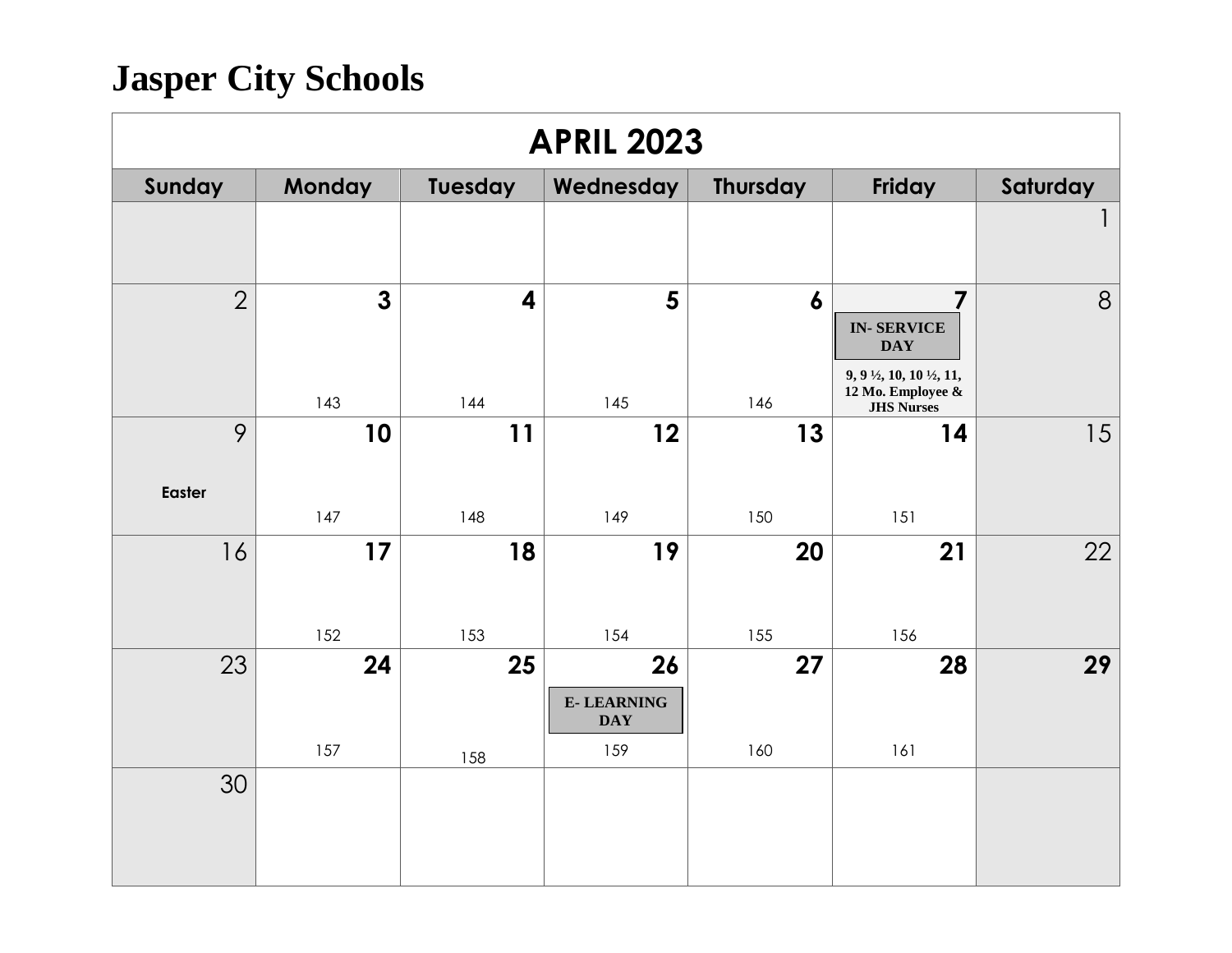| <b>MAY 2023</b> |                           |                  |              |                                                                                                                                                                                                                                    |           |          |  |  |
|-----------------|---------------------------|------------------|--------------|------------------------------------------------------------------------------------------------------------------------------------------------------------------------------------------------------------------------------------|-----------|----------|--|--|
| Sunday          | <b>Monday</b>             | Tuesday          | Wednesday    | Thursday                                                                                                                                                                                                                           | Friday    | Saturday |  |  |
|                 | 1                         | $\boldsymbol{2}$ | $\mathbf{3}$ | 4                                                                                                                                                                                                                                  | 5         | 6        |  |  |
|                 | 162                       | 163              | 164          | 165                                                                                                                                                                                                                                | 166       |          |  |  |
| $\overline{7}$  | 8                         | 9                | 10           | 11                                                                                                                                                                                                                                 | 12        | 13       |  |  |
|                 | 167                       | 168              | 169          | 170                                                                                                                                                                                                                                | 171       |          |  |  |
| 4               | 15<br>172                 | 16<br>173        | 17<br>174    | 18<br>175                                                                                                                                                                                                                          | 19<br>176 | 20       |  |  |
| 21              | 22<br>177                 | 23<br>178        | 24<br>179    | 25 <br>End of $4^{\rm th}\hbox{-}9$<br>weeks; End of<br>$2nd$ Semester<br><b>Student Half</b><br>Day<br><b>Last Day of School for:</b><br>Students, 9 & 9 1/2 Mo.<br>Employees, Aides, LPN,<br>CNP, Bus Drivers, JHS<br>Nurses 180 | 26        | 27       |  |  |
| 28              | 29<br><b>Memorial Day</b> | 30               | 31           |                                                                                                                                                                                                                                    |           |          |  |  |